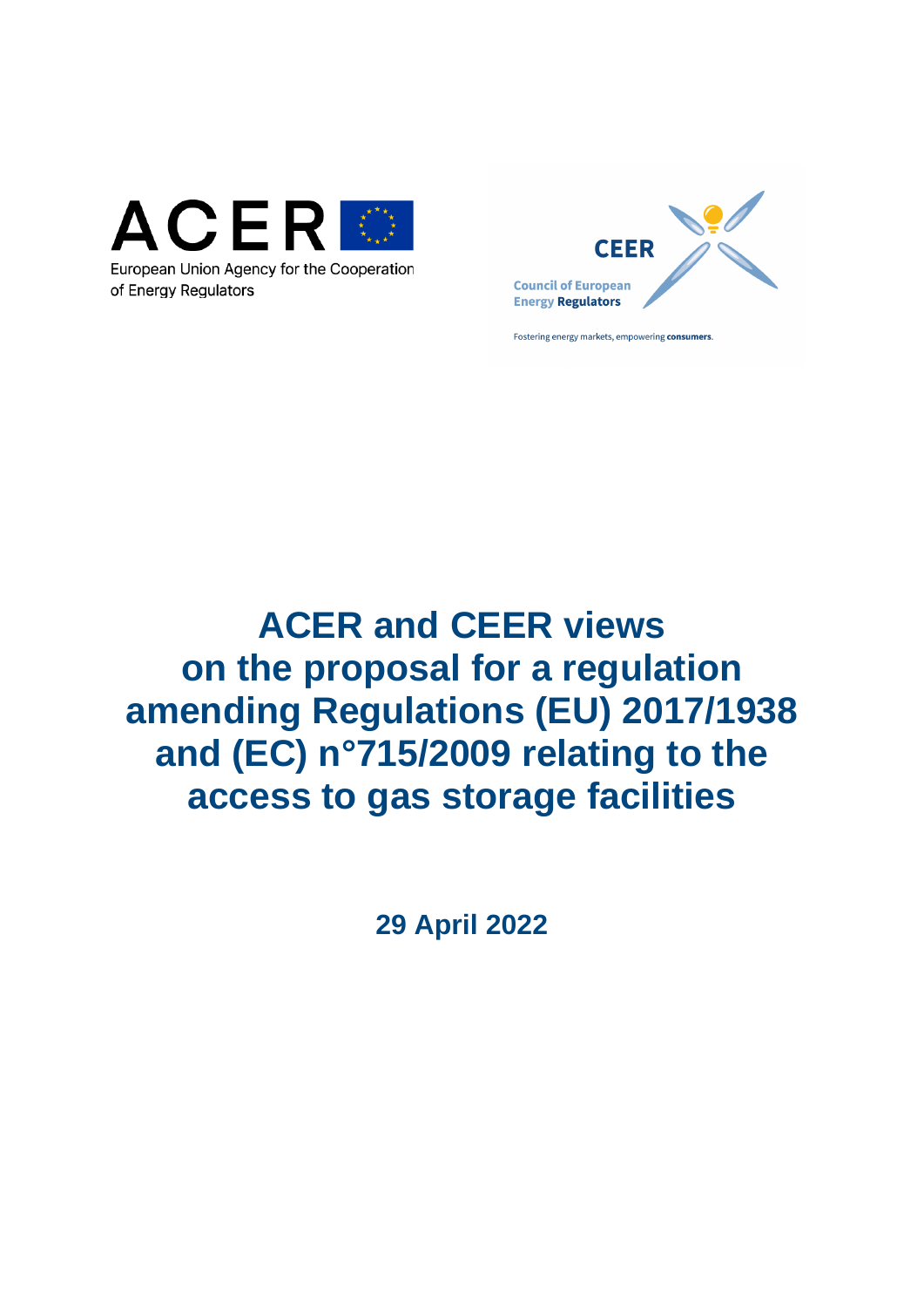



# **1 Introduction**

On 23 March 2022, the European Commission published a proposal for a regulation amending Regulation (EU) 2017/1938 concerning measures to safeguard the security of gas supply and Regulation (EC) n°715/2009 on conditions for access to natural gas transmission networks. Acknowledging the importance of gas storage in its contribution to security of supply, the legislative proposal aims at ensuring that storage capacities in the Union are properly used and shared, in a "spirit of solidarity", in the context of the "dramatically changed geopolitical situation".

In the current geopolitical context, the risk of supply disruption is historically high, underlining the vulnerability of the European market supplied by a dominant state-owned market participant from a country at war with an Energy Community Contracting Party. Faced with this unprecedented emergency, Europe's energy regulators welcome the European Commission's initiative to bolster the Union's security of gas supply, and have identified some practical reflections to reach the objective of filling EU gas storage facilities more effectively, whilst protecting the consumer interest. Under normal operating circumstances, gas suppliers would generally fill storage facilities to a very high level. ACER and CEER therefore underline that the proposed measures must be considered exceptional, temporary and specifically targeted to the current circumstances, where high wholesale prices, negative seasonal spreads and risks on the availability of import gas volumes prevent market players from storing gas.

More than ever, solidarity among Member States (MS) is paramount. The European Commission has issued a set of proposals, including filling targets and arrangements to achieve them. ACER and CEER note that the chosen approach is overly oriented towards national storage capacity, which may create a disproportionate burden on some MS, whilst introducing the need for complex cross-border financial compensation schemes. Regulators recommend an approach where national demand levels would be the main parameter in terms of setting the storage obligations.

The present proposals from ACER and CEER aim at responding to the emergency with simple rules and allocation keys and, looking at the longer term, elaborating on methods to better address rights and duties of MS and gas suppliers. Government intervention should be proportionate to the goals and should avoid distorting the market where it is able to fulfil the adequate levels of gas storage. For that purpose, regulators recommend conducting an analysis of the role of storage in order to identify the most appropriate measures for the different situations that may be encountered in the EU. Once the measures are in place, an EU-wide monitoring of storage filling levels and of the prices paid for that fill needs to be put in place. This will allow for learning from the current experience, identification of best practices, and the achievement of good results at a much lower cost for consumers for next year's filling season.

## **Overview of regulators' key reflections on the proposed measures**

#### **In terms of method**

- Measures must be exceptional, temporary and specifically targeted to the current circumstances
- Intervention should be proportionate to the goals and should avoid distorting the market where it is able to fulfil the adequate level of gas storage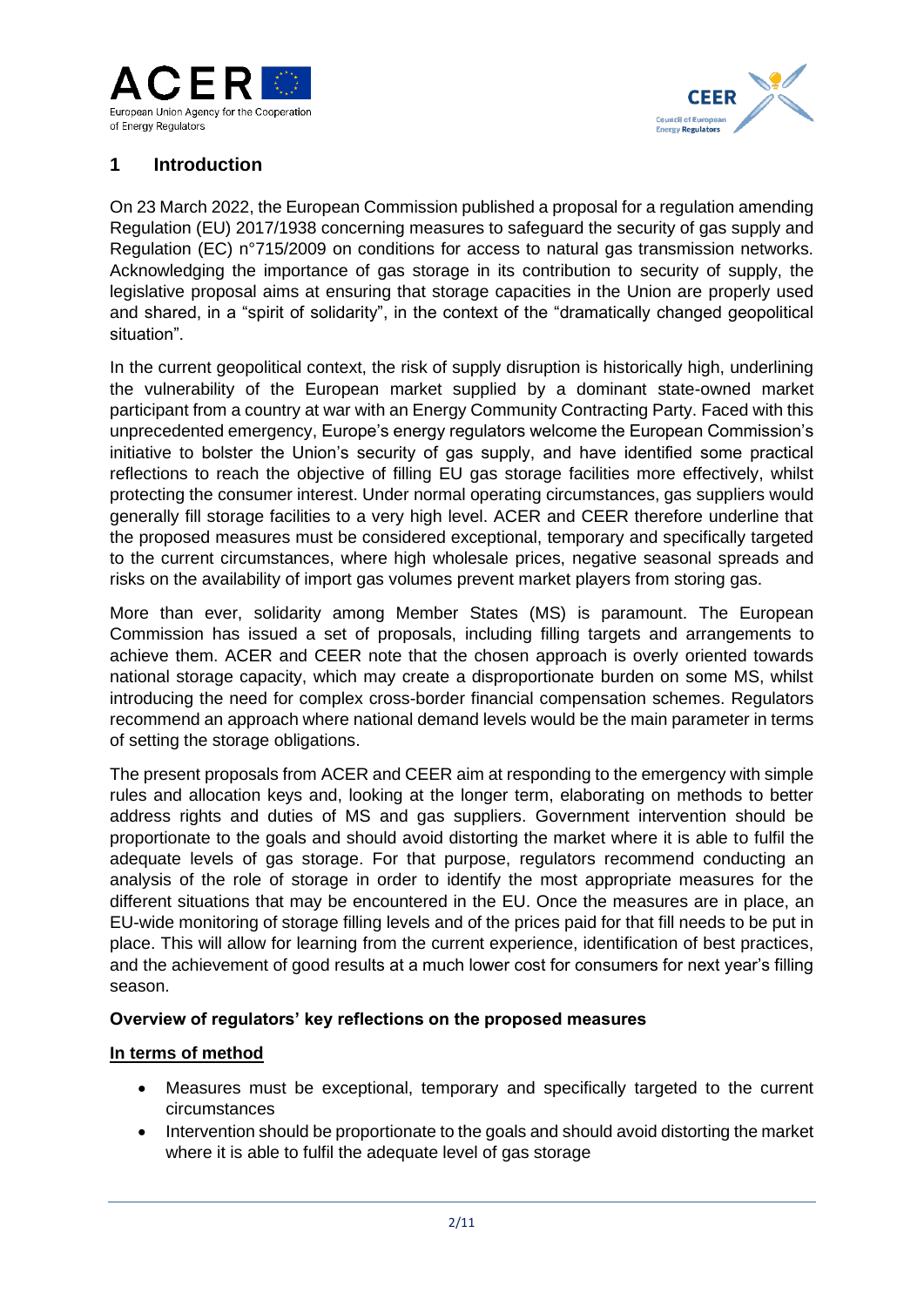



• The EU institutions should find an appropriate balance between top-down and bottomup approaches

### **General principles**

- Filling targets should apply a demand-based rather than capacity-based rationale, combining a collective level and national levels
- For 2022, apply simple but realistic measures, taking into account national specific characteristics and constraints
- For the future (2023 and beyond): better estimate storage needs on the basis of several parameters (LNG tanks, diversity of supply, demand seasonality, interconnection capacities, dependence on Russian supplies)
- Risk mitigation measures should minimise the use of public funding
- Implement an EU-wide monitoring of storage filling levels and of prices paid for that fill

## **2 Main provisions of the European Commission's proposal**

Setting a filling target for EU gas storage facilities is the cornerstone of the proposal for a regulation. It is fixed at a minimum of 80% for 1 November 2022 (deadline postponed to 1 December in case of low injection rates) and a minimum of 90% for the following years. The European Commission would be empowered to adopt a delegated act to specify the filling target and trajectory from 2023 onwards.

To ensure that the filling trajectory is followed strictly, the competent authorities must take effective measures to increase the filling level when the actual monthly level is 2 percentage points below the expected one. In case of sustained deviation, the MS could be recommended or even obliged to take measures. The European Commission must, however, ensure the measures are proportionate and do not place an excessive burden on MS, gas market participants, storage system operators or citizens.

To implement the filling target, MS are invited to take measures including:

- An obligation on gas suppliers to store minimum volumes of gas;
- An obligation on storage owners to tender capacities;
- An obligation on Transmission System Operators (TSOs) to purchase and manage strategic stocks:
- Provide financial incentives for market participants, including compensation for the costs induced by these obligations;
- An obligation on storage capacity holders to use or release unused booked capacities ("use-it-or-lose-it" on storage capacity holders).

"Burden sharing" measures mainly require that those MS without storage facilities ensure that national market players have arrangements with Storage System Operators (SSOs) from MS with storage facilities corresponding to a volume that is equal to at least 15% of the annual gas consumption in their country, or the maximum volume technically feasible. Alternatively, they can establish a joint burden-sharing mechanism with another MS with storage capacities based on the latest risk assessment. Market participants can be compensated for costs incurred by the obligations, in case of a shortfall of revenues.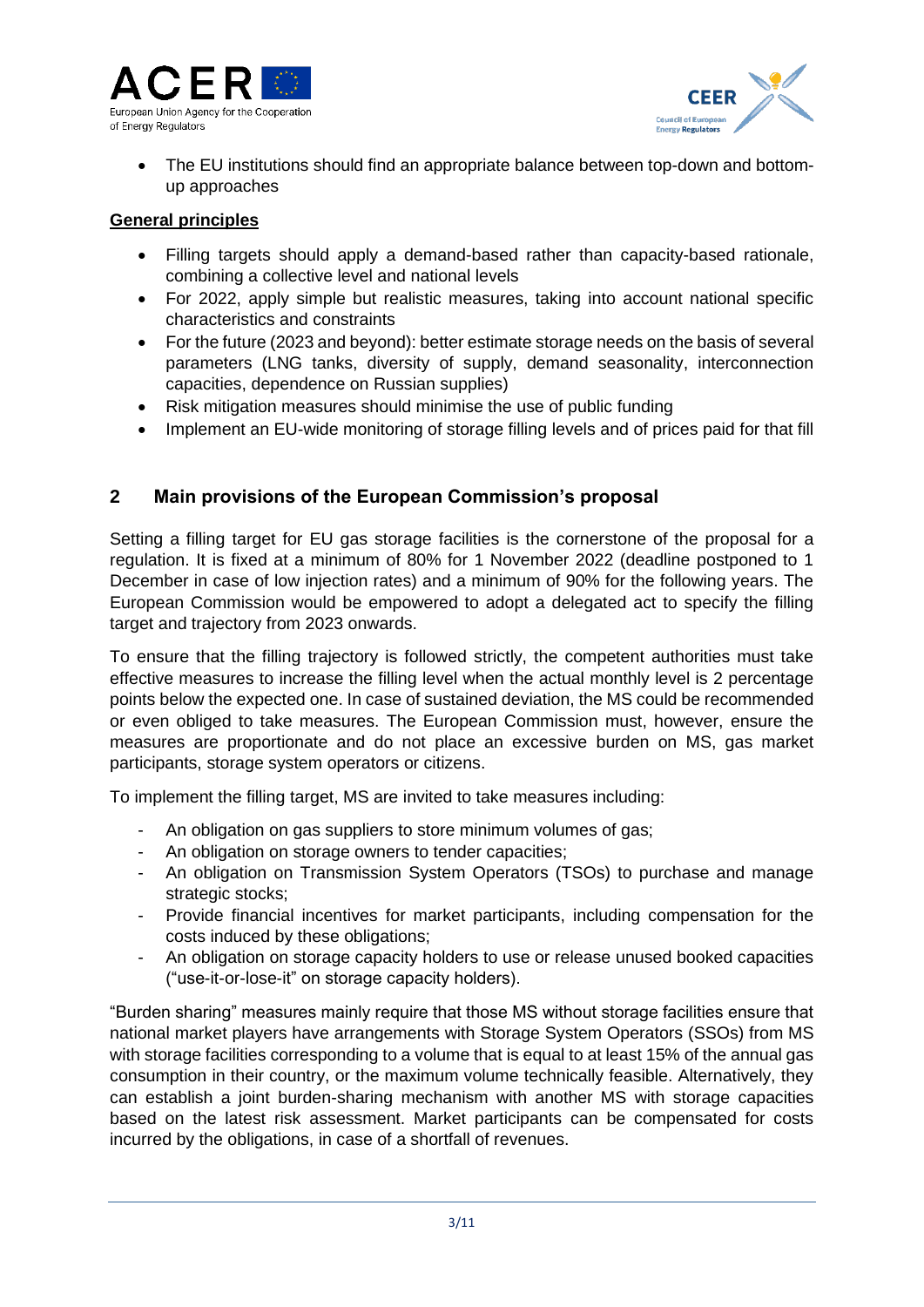



The proposal also introduces a provision for SSOs to be certified by the regulator or a competent authority. SSOs operating capacities above 3.5 TWh which were filled below 30% of their maximum capacity on 31 March 2021 and 31 March 2022 should be certified within 100 working days from the date of entry into force of the Regulation; others should be certified within 18 months. Certification shall be refused to any person directly or indirectly controlling the SSO who may put at risk the security of energy supply or essential security interest of any MS or of the Union. A certification with conditions could also be granted.

Application of a 100% discount to capacity-based transmission tariffs at entry points to and exit points from storage facilities is also proposed.

## **3 Context: diversity of situations in the EU**

Over the last few years, underground gas storage seemed to play its role properly throughout the EU. The differences between national regulatory regimes reflected the different situations in terms of market value and security of supply requirements, but with an overall satisfactory level of filling. However, the low level of filling of EU storage facilities in October 2021 raised particular concerns about the market's ability to bring enough gas into storage when prices are high. Since sufficient gas in storage (GIS) by the start of the heating season is of key importance for the EU to secure gas supplies during the winter period, Europe's energy regulators agree with the principle of setting storage objectives for winter seasons, and particularly for next winter (2022-2023) as a preventive measure in order to secure supply.

The EU-27 gas storage capacity amounts to 1,147 TWh across 18 MS or an equivalent of approximately 27% of the EU-27's yearly consumption. Gas in storage on 1 November 2021 represented nearly 74% of the EU-27 gas storage capacity and 20% of EU-27 annual consumption. The situation differs strongly across the MS in regard to underground gas storage (UGS) as shown in table 1. Considering the huge differences among MS in terms of the role of storage and the level of capacity compared to national needs, setting a collective target is not sufficient. For instance, Austria and Latvia have storage capacities larger than their national gas consumption, and their facilities also serve regional markets (e.g. Southern Germany and Slovenia in the Austrian case, and the Baltics in the Latvian). Furthermore, storage targets should be based on the relevant driver, which in this case is gas consumption rather than storage capacity. Given that some LNG terminals can equally be used to store gas, Europe's energy regulators believe that LNG stocks should also be counted towards the fulfilment of storage obligations, acknowledging, however, that the management of LNG stocks is technically different because of its link with LNG cargo unloading processes. More generally, ACER and CEER recommend that the EU institutions find an appropriate balance between top-down (fixing a target for the EU) and bottom-up approaches (translating the EU objectives in national targets based on local needs and market characteristics).

Europe's energy regulators share EU leaders' concerns about the market's ability to fill storage facilities to the required level due to the problem posed by very high gas prices and in particular, the current negative winter-summer price spreads in forward markets. These negative wintersummer price spreads do not offer the market signal for market players to refill storage facilities, as they would be doing it at a financial loss. Public intervention could alleviate risks associated with the current market situation but should be targeted and temporary. Dedicated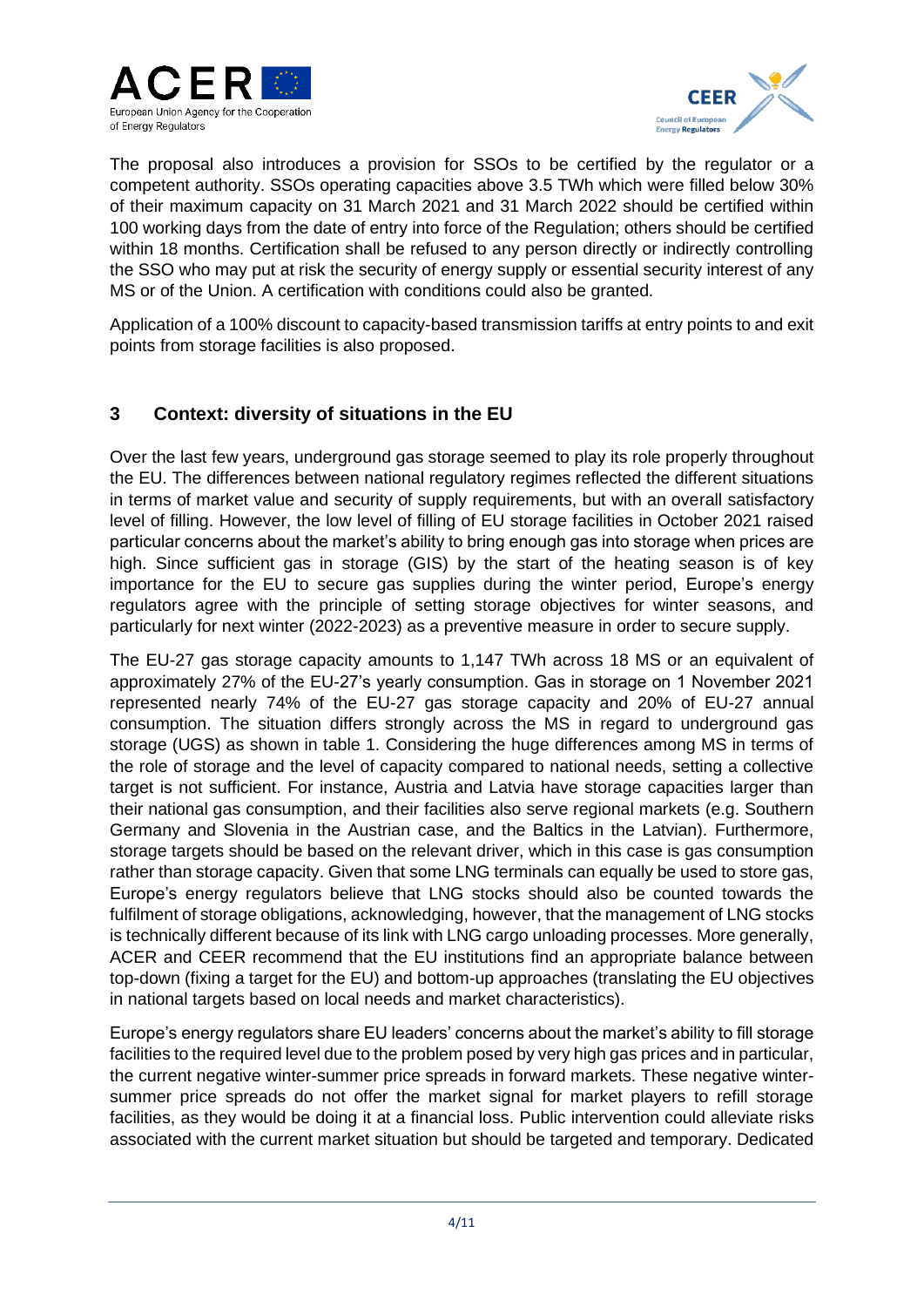



EU funding may be needed in MS where the cost of the implementation of the regulation would not be affordable.

|  |  | Table 1. Storage filling per MS on 1 November 2021 |  |
|--|--|----------------------------------------------------|--|
|  |  |                                                    |  |

| <b>NRA from</b><br><b>MS</b> | <b>Annual Gas</b><br><b>Consumption</b><br><b>CON [TWh]</b> | <b>Working</b><br>gas<br>volume<br><b>WGV</b><br>[TWh] | <b>Gas in</b><br>storage<br><b>GIS</b><br>[TWh] | <b>Level of</b><br>filling<br><b>GIS/WGV</b><br>[%] | <b>Capacity to</b><br>consumption<br><b>WGV/CON</b><br>[%] | <b>Gas in</b><br>storage to<br>consumption<br><b>GIS/CON</b><br>[%] |
|------------------------------|-------------------------------------------------------------|--------------------------------------------------------|-------------------------------------------------|-----------------------------------------------------|------------------------------------------------------------|---------------------------------------------------------------------|
| Austria                      | 93                                                          | $*96$                                                  | 54                                              | 56%                                                 | 102%                                                       | 57%                                                                 |
| Belgium                      | 194                                                         | 9                                                      | 8                                               | 92%                                                 | 5%                                                         | 4%                                                                  |
| <b>Bulgaria</b>              | 33                                                          | 6                                                      | 4                                               | 75%                                                 | 19%                                                        | 13%                                                                 |
| Croatia                      | 34                                                          | $\overline{5}$                                         | $\overline{4}$                                  | 82%                                                 | 16%                                                        | 13%                                                                 |
| Czechia                      | 94                                                          | $*36$                                                  | 31                                              | 86%                                                 | 38%                                                        | 33%                                                                 |
| Denmark                      | 31                                                          | 11                                                     | $\overline{7}$                                  | 69%                                                 | 29%                                                        | 24%                                                                 |
| Estonia                      | $\overline{4}$                                              |                                                        | $\overline{0}$                                  |                                                     |                                                            |                                                                     |
| Finland                      | 26                                                          |                                                        | 0                                               |                                                     |                                                            |                                                                     |
| France                       | 451                                                         | 133                                                    | 121                                             | 91%                                                 | 29%                                                        | 27%                                                                 |
| Germany                      | 962                                                         | 260                                                    | 178                                             | 68%                                                 | 29%                                                        | 18%                                                                 |
| Greece                       | 70                                                          | $\mathbf 0$                                            | 0                                               |                                                     |                                                            |                                                                     |
| Hungary                      | 113                                                         | 70                                                     | $\overline{52}$                                 | 74%                                                 | 60%                                                        | 46%                                                                 |
| Ireland                      | 59                                                          |                                                        | 0                                               |                                                     |                                                            |                                                                     |
| Italy                        | 751                                                         | 195                                                    | 163                                             | 84%                                                 | 26%                                                        | 22%                                                                 |
| Latvia                       | 12                                                          | 24                                                     | 17                                              | 71%                                                 | 186%                                                       | 146%                                                                |
| Lithuania                    | 26                                                          |                                                        | $\overline{0}$                                  |                                                     |                                                            |                                                                     |
| Malta                        | 4                                                           |                                                        | 0                                               |                                                     |                                                            |                                                                     |
| Luxemburg                    | 8                                                           |                                                        | $\overline{0}$                                  |                                                     |                                                            |                                                                     |
| Netherlands                  | 408                                                         | 145                                                    | 89                                              | 61%                                                 | 35%                                                        | 22%                                                                 |
| Poland                       | 220                                                         | 36                                                     | 35                                              | 97%                                                 | 16%                                                        | 16%                                                                 |
| Portugal                     | 67                                                          | $\overline{4}$                                         | $\overline{2}$                                  | 68%                                                 | 5%                                                         | 4%                                                                  |
| Romania                      | 127                                                         | 33                                                     | 25                                              | 74%                                                 | 26%                                                        | 19%                                                                 |
| Slovakia                     | 53                                                          | 43                                                     | 27                                              | 63%                                                 | 74%                                                        | 52%                                                                 |
| Slovenia                     | 10                                                          |                                                        | $\overline{0}$                                  |                                                     |                                                            |                                                                     |
| Spain                        | 361                                                         | $\overline{34}$                                        | $\overline{28}$                                 | 83%                                                 | 10%                                                        | 8%                                                                  |
| Sweden                       | 15                                                          | 0                                                      | 0                                               | 10%                                                 | 0%                                                         | 0%                                                                  |
| <b>EU-27</b><br><b>TOTAL</b> | 4218                                                        | 1147                                                   | 846                                             | 74%                                                 | 27%                                                        | 20%                                                                 |

*Sources: NRAs and GIE*

*Note: CON: consumption; WGV: working gas volume; GIS: gas in storage*

*\* Including UGS Haidach which is connected exclusively to the German gas transmission system*

*\** \**excluding UGS Dolní Bojanovice, which is located in Czechia, but is currently connected exclusively to the Slovak gas transmission system and therefore used by Slovakia*

In summary, a fair application of the Regulation would require a review of the national filling targets in order to have a balanced burden sharing across the MS. Several MS are working on the scope and level of storage obligations and the creation of strategic storage. These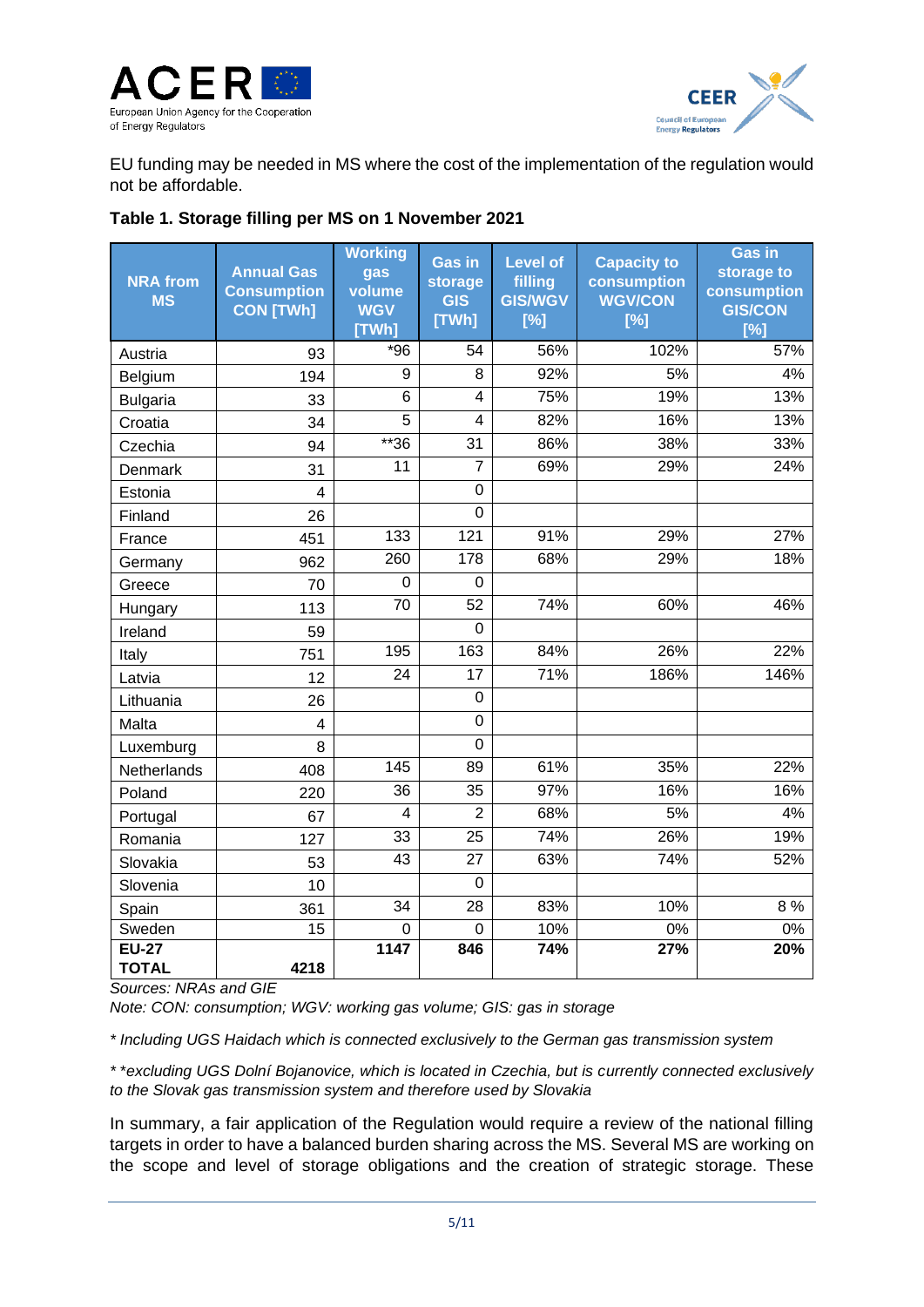



initiatives and the measures already in place should serve as a starting point in the EU gas storage strategy. Where the national security of supply is ensured via existing measures in the likely risk context, additional filling requirements aimed at fulfilling the collective target could be subject to dedicated processes and support schemes.

# **4 ACER and CEER comments on the European Commission's proposal**

## **a) EU storage filling requirements**

Europe's energy regulators take note of the reduction of the filling target from 90% to 80% for 1 November 2022 as a pragmatic measure. In MS where existing storage obligations for storage users stand below 90%, current storage capacity bookings could have been endangered by a risk to cancel contracts due to imposing higher filling requirements under the 90% requirement. ACER and CEER see the provision allowing the European Commission to redefine the filling target as an opportunity to elaborate a methodology for determining the appropriate amount of gas to be stored, while also learning from the experience.

For that purpose, an assessment of national and regional vulnerabilities would help in determining relevant storage volumes. ACER and CEER support consumption as a relevant basis for determining filling targets instead of storage capacity. Additional relevant parameters in terms of risk analysis should also be included such as the dependence on Russian gas (and general reliability of supply sources), the seasonality of demand (i.e. winter demand's share of annual consumption), cross-border interconnection capacity, storage capacities of a MS in relation to its national consumption, the access to LNG and direct connection with upstream pipelines with gas producing countries with whom the EU has concluded bilateral trading agreements. The diversification of supply sources of countries and regions should be taken into account (typically those that have LNG terminals) as they are less vulnerable to supply interruptions from a single source.

## **Analysis and proposals**

- For 2022, the 80% filling target is a pragmatic option that helps safeguard existing storage booking contracts.
- For 2023 and after, ACER and CEER recommend determining the EU filling target and filling trajectories according to the level of expected demand; regional vulnerability assessments should be carried out to calculate the appropriate volumes of gas to be stored on 1 November. In any case, filling targets must be known before storage capacity is allocated. 90% of the working gas volume corresponded to 25% of the 2020 EU gas consumption. This ratio could serve as a basis for setting the EU filling target starting from 2023.
- A proper monitoring system, covering both volumes (filling levels) and prices, must be in place as of day 1 in order to control the level of cost for EU taxpayers.

## **b) National storage obligations and their fulfilment**

The large diversity of situations among MS in terms of storage capacity compared to national consumption would result in important imbalances regarding the efforts needed to achieve the required level of filling if the target is exclusively based on storage capacity. The EU average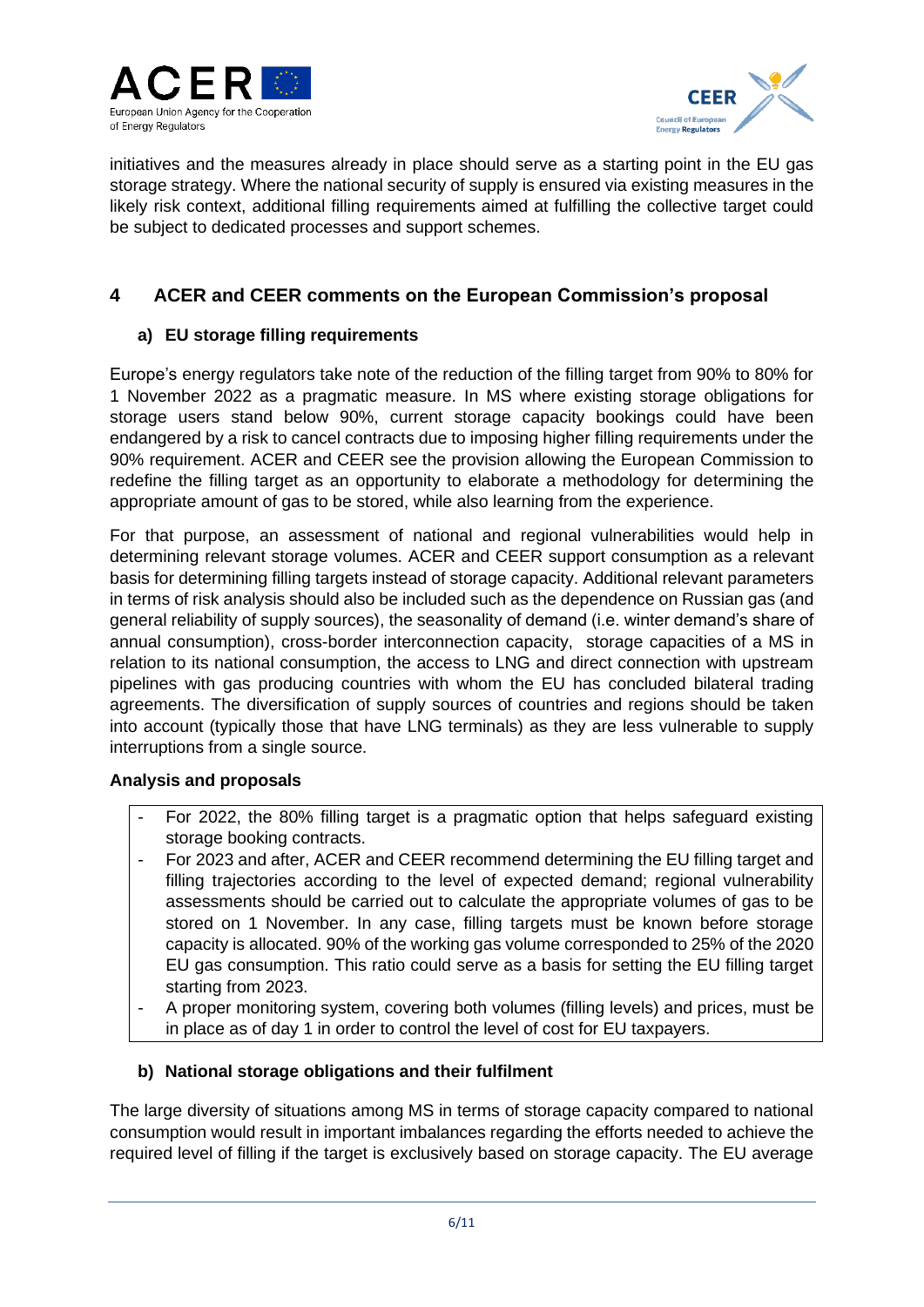



ratio between the filling level target (80% in 2022) and annual consumption (22% in 2020) could be used as a first reference to calculate national targets or MS contributions to the collective effort. Obligations may next be adapted to national particularities while keeping the collective EU gas in storage objective in place. For instance, the Summer/Winter demand ratio is much lower in Southern Europe than in Northern Europe, which reduces the need for seasonal storage. Storage is sometimes used at regional scale, physically or by swapping (e.g. between GIS and flows) in certain MS, only a certain share of the available storage capacity may be needed for domestic consumption while the rest of GIS may serve the overall security of supply of neighbouring MS or the Union. Where the EU requirements go beyond what MS need, pooling or allocating capacity to a third MS should be considered as part of the possible measures. LNG terminals with the possibility to store gas should also be part of the assessment of a MS' contribution to the storage effort. Countries with LNG infrastructure can build upon shippers' long-term LNG contracts, the diversification of sources and the flexibility provided by LNG. Operational flexibility of LNG tanks should thus also count among the means to fulfil storage obligations.

Setting storage levels entails responsibilities and rights, associated financial risks must be carefully assessed. In order to make sure any requirements are fit for purpose, there needs to be a link between the actual gas consumption (i.e. excluding interruptible and dual-fuel consumers and considering a share of protected customers and essential services) in a MS and the storage capacities subject to such filling requirement. Additional technical aspects could be considered. Seasonal flexibility is essentially provided by depleted fields and aquifers while salt caverns provide a higher withdrawal flexibility and a stock rotation time which can be much shorter; thus, non-seasonal storage needs a specific treatment to ensure it remains valuable for market participants.

## **Analysis and proposals**

- For 2022, national filling requirements should correspond to 22% of the average annual consumption corrected according to parameters such as demand seasonality, share of LNG, dependence on Russian supplies and physical constraints in terms of access to storage capacities.
- At national level, storage targets could be translated into filling obligations per booked capacity and/or booking obligations according to the suppliers' customer portfolio. Obligations must take into account the market situation, namely, the constraints and risks associated with purchasing gas for storage purposes and should be nondiscriminatory. Obligations should be accompanied by support schemes where financial risks would prevent gas suppliers from storing gas.
- Where individual storage actions by gas suppliers are not sufficient, storage filling by third entities (TSOs, SSOs or mandated entities) should be carried out. The usage of the associated volumes should not interfere with the market but be withdrawn to alleviated scarcity situations.

## **c) National filling trajectories**

The national filling trajectories should be set pragmatically in liaison with MS and SSOs. They should be adapted to the characteristics of facilities and be consistent with the flexibility users need to best manage their gas sourcing strategies. In this respect, the tight 2% limit in terms of bandwidth introduces the risk of reducing market incentives to store gas spontaneously. The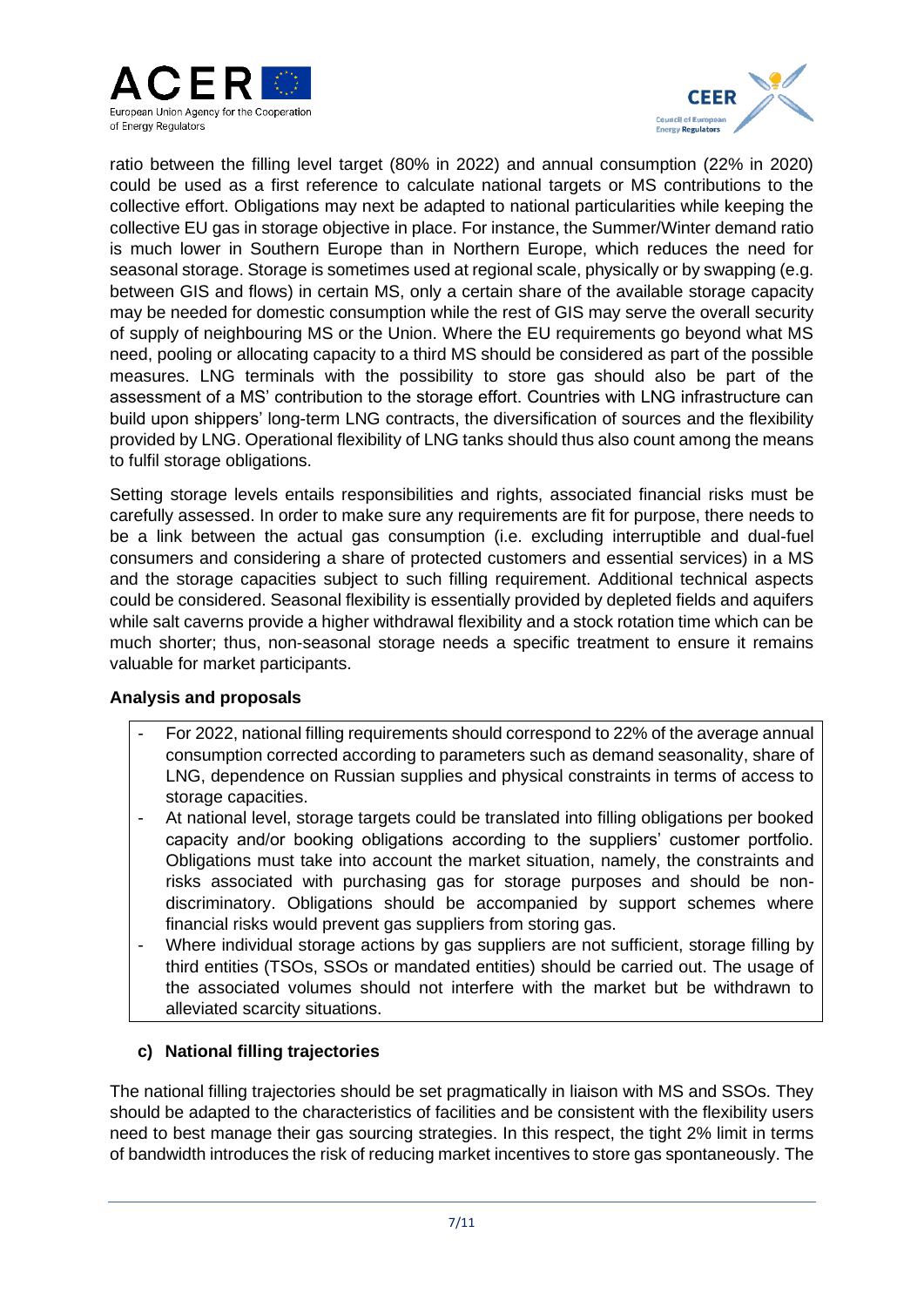



more constraints, the less commercial opportunities exist to optimise injections and withdrawals based on market signals, and the less market value for storage facilities. We should be careful that very ambitious and rigid filling trajectories do not disincentivise market players to book storage capacities, thus putting security of supply at risk and increasing the need for public intervention and financial support. In addition, Europe's energy regulators acknowledge that the February target is introduced to avoid that storage facilities will be emptied too early in the winter but it needs to be adjusted according to the technical characteristics of storage sites at MS level.

The national trajectories also raise the question of how to use the gas volumes in storage. Faced with a collective objective per MS, one must be cautious about translating this into harmonised individual constraints in terms of injection and withdrawal for capacity subscribers.

#### **Analysis and proposals**

- For 2022, filling trajectories should only be indicative and determined in liaison with national competent authorities for security of supply.
- National filling trajectories may not necessarily be applied to individual suppliers but assessed in an aggregated way. Overly rigid storage products could reduce their value and endanger market players' ability to effectively fulfil their obligations.

## **d) Burden sharing provisions and cross-border arrangements**

Regarding solidarity between MS, the proposed provisions address the principle of storage in another MS; however, few arrangements are actually foreseen in terms of sharing the financial and physical burden of filling. In the proposed set-up, the introduction of the 15% filling target for MS without gas storage sites is a first step but does not allow the discrepancy between national situations and burdens for MS where a significant part of storage capacity serves the needs of other MS to be addressed. Linking targets to consumption would reduce, if not solve, the issue of burden sharing.

If one were to stay within the current set-up, i.e. with targets based on national storage capacities, it seems necessary to provide for a method of defining the relevant storage targets for each MS according to their characteristics that could structure cross-border obligations for the market players present on their territory and potentially serve to define a concept of regional strategic storage (assuming it would follow a beneficiary pays principle with no burden for the countries where strategic storage already exists). As a counterpart to financing, unless irremediable technical obstacles prevent it, MS with no UGS facility would need some guarantee that the amount of stored gas would be accessible and available, when necessary, regardless of the situation (for example when the MS with the UGS has declared a gas crisis). Alternatively, the option of using part of a Floating Storage Regasification Unit (FSRU) or an LNG Terminal for storage purposes for these MS could be considered.

Storage volumes that exceed the relevant capacities at national level could be included in the scope of strategic storage as defined in the proposal, at regional or Community levels. Regulators do not agree that only TSOs may be given the default role of procuring and managing strategic storages, as proposed in the December package. Other existing entities already are and others could be tasked by the competent authorities to fulfil this role, given the national circumstances and legislation, for example storage system operators, market area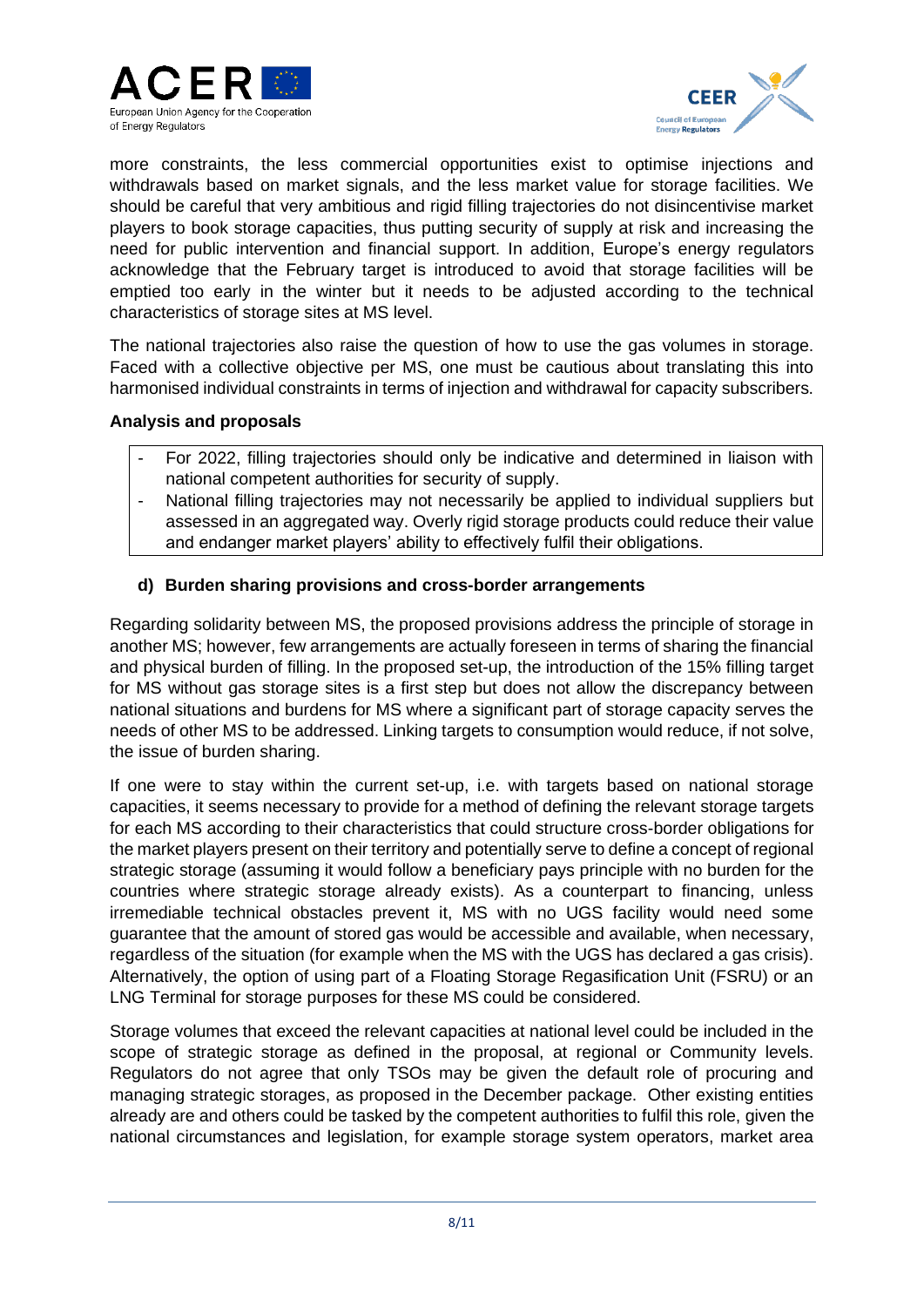



managers, entities set up for stockpiling of gas, entities responsible for the balancing of the market or entities designated as supplier of last resort.

As a matter of priority, the measures taken should not be in contradiction with good market practices. It is necessary to build on the incentives to store, with properly targeted obligations. Applying cross-border financing mechanisms is complex and very difficult (see for example, the many long-outstanding solidarity arrangements). Europe's energy regulators recommend being pragmatic and introducing aids (including potential EU financial support) which might be needed at national level. Storage filling requirements should be transparent and proportional with regards to who benefits from the gas in storage. Part of storage capacities may be booked by enterprises according to an obligation in a neighbouring MS; thus, the cross-border operation would be backed by contracts and it is the responsibility of the non-hosting MS to arrange the supporting financial measures. The merit in this would be to avoid complicated negotiations and excessively bureaucratic processes when an urgent action is needed.

#### **Analysis and proposals**

- The current business model for gas storage already follows a logic of a fair allocation of costs based on a benefit-received principle. MS without gas storage can impose gas storage obligations on suppliers to book storage capacities in other EU MS. Those obligations would relate to the gas demand of the protected customers and essential services in the respective MS.
- Cross-border obligations for market players should take into account the actual access to storage capacities (technical and economic aspects).
- In the longer term, a bottom-up approach based on the (regional) risk analyses carried out in the framework of the application of the Security of Supply Regulation could be used to address cross-border storage use and targets.
- If the aggregated corrected national targets were below 80% of EU storage capacity, dedicated collective procedures should be implemented to fill the gap

## **e) Financing issues and price volatility**

High gas prices and uncertainties about future developments, which are now reflected in negative spreads, result in extremely high levels of risk for market players. Some suppliers may not have sufficient financial capacity to store gas and cover deficits from the negative spreads. This situation may jeopardise their ability to fill up storage facilities, and it might therefore be necessary to design support measures to manage these risks.

Among the measures that could be implemented to palliate market players' difficulty to satisfy the filling requirements, Europe's energy regulators see different options:

- Launching descending clock auctions with zero reserve price to reflect the market's appreciation of the risk of negative spreads, including through negative prices. Ascending storage auctions with reserve prices based on seasonal spreads could also be launched. In such a set-up, the reserve price could be negative, helping storage allocation price to converge with storage's market value in case of negative seasonal spread. The associated cost for SSOs would be compensated.
- Putting in place insurance measures to reduce the collateral required by the clearing houses. This may involve providing a public guarantee against the failure of players such as covering the risks of losses linked to negative seasonal spreads. In terms of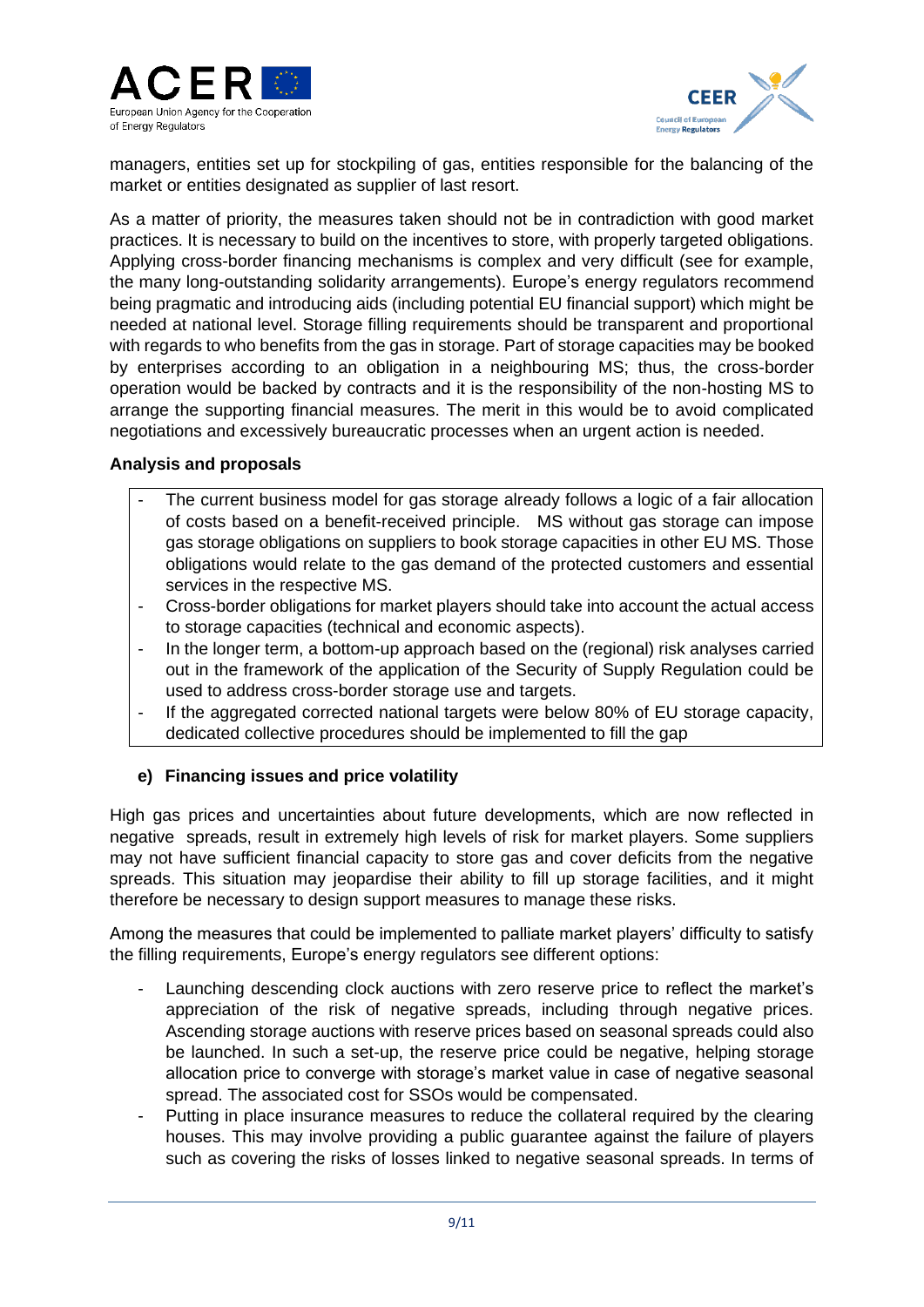



design, that can take the form of double-sided contract for difference (losses are compensated while gains are paid back to the supporting public entity).

Compensating insufficient bookings through storage filling by SSOs (or other entities) without necessarily creating strategic storages but minimising market distortions.

In all cases, due attention should be given to potential drawbacks in terms of i) market players' sourcing strategies and incentives and ii) level of exposure for MS. The mechanisms should be selected regarding their effectiveness in terms of minimisation of public spending and maximisation of market incentives to store gas. They should not lead to "windfall profits".

Financial compensation should be collected in a non-discriminatory way and not from crossborder transmission tariffs. The cost of national storage obligations should indeed be covered by consumers or citizens from the same MS. European financial support should be foreseen where storage capacity on a MS territory overtakes the national needs for accomplishing storage obligations and where agreements with other MS are insufficient.

## **Analysis and proposals**

- Financial support to storage obligations should be addressed as an insurance policy, thus protecting market players and consumers from risks relating to high gas prices and negative seasonal spreads.
- Auctioning of storage tariffs allowing negative tariffs as a way to reflect market's appreciation of the risk involved.
- Contracts for difference (neutralising the risk of selling at loss) or negative storage auction prices should be the privileged means of incentivising filling.
- In case of insufficient bookings, storage by non-market entities should be carried-out in order to minimise interference with the market.
- Costs of support mechanisms for national obligations may be covered from levies or taxes collected from domestic consumers/taxpayers.

## **f) Transmission tariff discount of 100% for storage**

Article 9 of the Tariffs network code (TAR NC) already provides for a discount of at least 50% at transmission-storage interconnection points. Although a 100% discount would currently only marginally reduce costs for storing gas, it could be envisaged to set a tariff to zero for security of supply reasons. Storage could be defined as insurance for which all those who may benefit pay a premium. This measure, applied for security of supply, should be limited in time. It may raise contractual issues when tariffs are already set up and be ineffective when tariffs do not represent an obstacle to storing gas.

## **Analysis and proposal**

- The existing legislation already allows for tariff discounts.
- Tariff discounts could be compensated by premiums paid by those who benefit from storage.